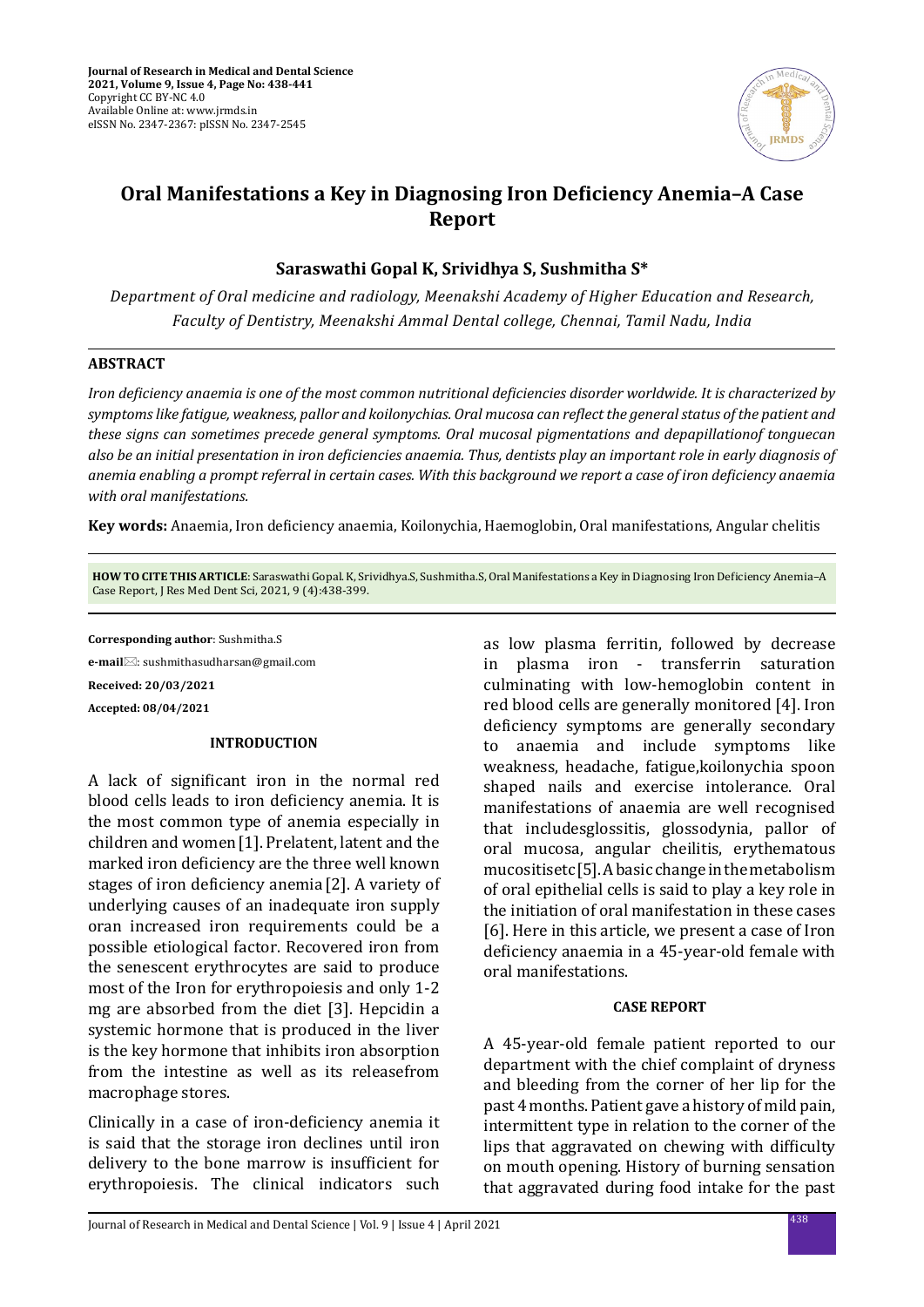few months. Patient also gave a history of brown discoloration noted in her inner cheeks few months back. Medical History revealed history of Menorrhagia for the past 2 years.

 On General examination a positive finding of dry skin, pallor brittle hair, paler lower palpebral conjunctiva and nail bed were noticed. On intraoral inspection of the right and left buccal mucosa generalized pale mucosa was evident intermixed with diffuse brown hyper pigmented areas (Figure 1). The dorsum tongue appeared paler with generalized depapillation and glossiness (Figure 2).

The skin folds at the right and left lip commissures appeared inflamed, hyperkeratotic with mild cracks. On palpation the pigmented lesion in relation to the right and left buccal mucosa appeared to be non-tender. The lesion at the right and left lip commissures appeared tender on palpation with bleeding evident on palpation. Correlating with the clinical findings and patient's history a provisional diagnosis of Anaemic stomatitis with angular chelitis was given. Further the patient was subjected for complete haemogram analysis which revealed the following values (Table 1) and the peripheral smear showed RBC's appearing as microcytic hypochromic cells with Moderate Anisopoiklocytosis, tear drop and pencil cells. An Impression suggestive of Microcytic Hypochromic Anemia was given. Hence a final diagnosis of Anemic stomatitis & angular cheilitis due to iron deficiency anaemia was given correlating clinical presentation and blood investigations. Further the patient was referred to general physician and was under pharmacological management.



**Figure 1: Brown pigmentations of the right and left buccal mucosa.**



**Figure 2: Depapillated dorsum Tongue and bleeding mouth commissures.**

#### **Table 1: Haemogram analysis.**

| <b>RBC count</b>            | 2.1 millions/cubic mm |
|-----------------------------|-----------------------|
| Hb%                         | $6.2%$ gm/dl          |
| WBC count                   | 4200 cells/c.mm       |
| Platelets                   | 4.0 lakhs /c.mm       |
| Serum Iron                  | 10.9 microgram/DI     |
| Total iron binding capacity | 512.6 microgram/DI    |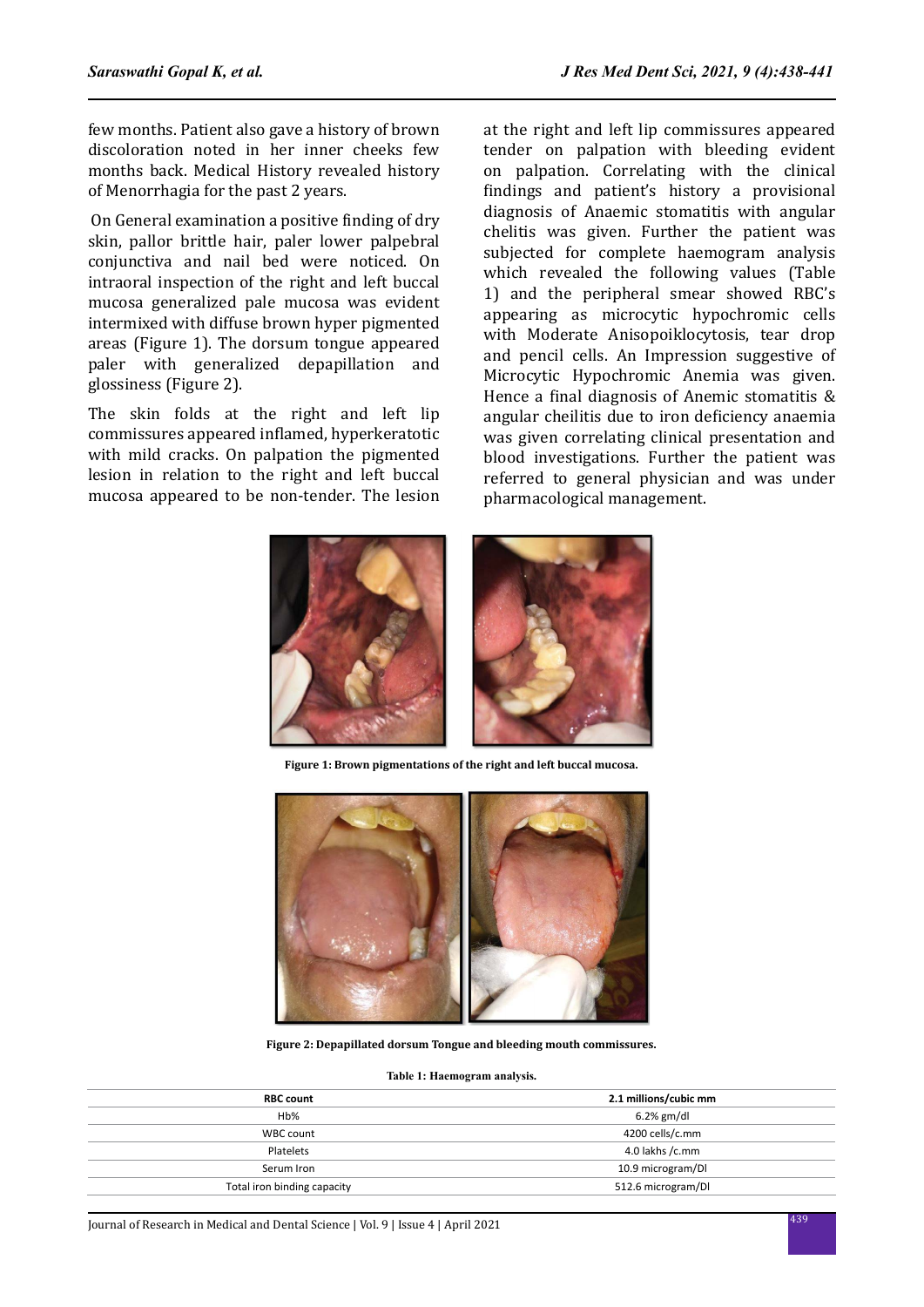## **DISCUSSSION**

Anaemia is defined as reduction in the oxygen carrying capacity of blood, due to reduction in number of circulating RBCs or abnormality in Hb within Red blood cells. According to the WHO criteria when the Hb level <13g/dL in men and<12g/dL in women it is anemic [6]. Globally, anaemia is said to affect 1.62 billion people that corresponds to nearly 24.8% of the population. The highest prevalence is seen in preschoolage children in 47.4% cases and the lowest prevalence is in men 12.7% [7]. Identifying anemia is especially important as it is a debilitating condition that can induce or worsen an existing disease like congestive heart failure and can cause cognitive impairment, dizziness and apathy impairing quality of life [8].

Iron deficiency is one of the main etiologic factors of anemia. It may cause because of three main etiological factors like an Increased demand for Iron, Increased iron loss or may be due to decreased Iron absorption. The main etiological cause of this deficiency in a huge population is thought due to Low dietary intake like iron, folic acid, and vitamin B12, and other factors being underlying chronic diseases and chronic blood loss due to hookworm infestation and malaria [9].

The most abundant iron containing protein in the human body is haemoglobin which accounts for nearly one half of the total iron in the body. Erythropoiesis-related demands for iron are created by three variables: tissue oxygenation, erythrocyte turnover, and erythrocyte loss from hemorrhage. About 20 ml of senescent erythrocytes are eliminated daily and from that about 20 mg of iron are being recycled. So when there is a hemorrhage additional iron must be absorbed from the diet to meet the steady-state demands of the host.If iron losses continue, the newly produced erythrocytes will have decreased hemoglobin, causing the amount of iron provided by the same number of senescent erythrocytes to be reduced [7]. The bone marrow tries to pump out all the RBC's before maturing to meet the demand, thus resulting in altered shape –Poikilocytosis and altered shape – Anisocytosis of the cells.

The oral signs and symptoms of anemia are glossitis, glossodynia, angular cheilitis, recurrent oral ulcer, oral candidiasis, erythematous mucositis, and palor of oral mucosa. In some cases, the initial manifestation of anemia of chronic diseases may present in the oral cavity beforethe development of general symptoms. The changes in the oral cavity are thought to be due to abnormalities in the cell structure and the keratinization pattern of the oral epithelium [10].

The general signs and symptoms such as pallor, fatigue and dyspnea may be overlooked in elderly as these findings may be attributed to old age. The other systemic sign of anemia is the Knuckle pigmentation, Brittle nails, Koilonychia, Hair loss, Restless leg syndrome etc. The main pathogenesis behind the formation of spoon shaped nails is because of decreased in the subungual blood supply in the nail bed creating a dip in the nail bed. The other pathogenesis for the manifestation of Brittle nails is hypothesized as due to the loss of cysteine disulfide bonds because of lack of oxygen which aids in giving a hard texture to the nail bed. Thus, the oral signs and symptoms in these cases offers the dentist a key role in earlier identification of this underlying debliating condition.

On biochemical analysis there will be a reduction in RBC count, serum Iron, serum Ferritin, Transferrin saturation and hepcidin level. The Total iron binding capacity will be increased along with the Serum Levels of Transferrin Receptor Protein<sup>7</sup>. All these parameters will aid in the diagnosis of this condition. The management of these conditions are done through blood transfusions especially in the cases of acute blood loss. An oral iron therapy of 200 mg is generally prescribed for 6- 12 months where it is said that only 50 mg per day of iron absorption takes place. In cases where patient is intolerable to oral iron therapy a parenteral route of iron therapy is prescribed. The main complication in this route is the anaphylaxis [11-13].

### **CONCLUSION**

Thus, Mouth is referred to as the mirror of the body, the oral mucosa reflects the general health status of a person. These changes detected on the tongue and labial mucosa in certain anaemic cases may precede general systemic features. Thus, dentist during routing oral screening can aid in identifying these clinical features thereby providing an early diagnosis and prompt